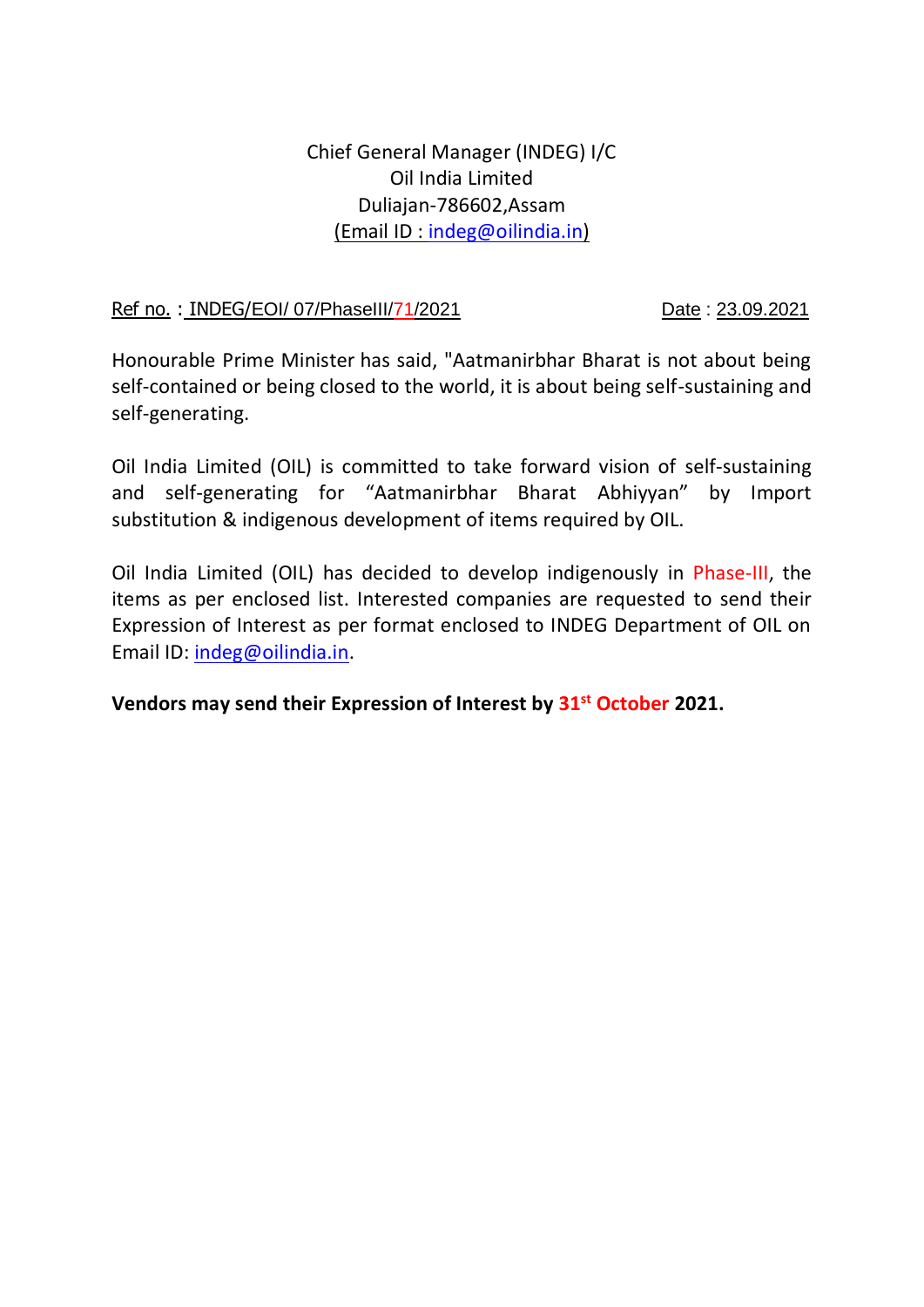To **Chief General Manager (INDEG) I/C** Oil India Limited Duliajan-786602 Assam (Email ID : [indeg@oilindia.in\)](mailto:indeg@oilindia.in)

## **Expression of Interest (For Import substitution)**

1. Company Details

| 1              | <b>Company Name</b>                                                                                |  |
|----------------|----------------------------------------------------------------------------------------------------|--|
| 2              | Location                                                                                           |  |
| 3              | Address                                                                                            |  |
| 4              | <b>Contact Person</b>                                                                              |  |
| 5              | E-mail ID                                                                                          |  |
| 6              | Mobile/Cell Phone No                                                                               |  |
| $\overline{7}$ | Product Proposed for Development                                                                   |  |
| 8              | Quantity Offered for Field Trial (Based on<br>field requirement, actual quantity to be<br>decided) |  |
| 9              | Delivery Schedule                                                                                  |  |
| 10             | Estimated Price of the Product / Unit                                                              |  |
| 11             | Have you supplied this item to Indian Oil & Gas<br>Companies (names of companies)                  |  |

## 2. Details with copies of relevant documents

|               | Details of infrastructure available                                                      |
|---------------|------------------------------------------------------------------------------------------|
| $\mathcal{L}$ | Manpower details                                                                         |
| 3             | Equipment, Machineries & testing details available                                       |
| 4             | Existing product details                                                                 |
| 5             | Copy of last two years Audited Balance Sheet of the Company                              |
|               | Copy of company Incorporation Certificate along with Memorandum of Association (MOA) /   |
| 6             | Articles of Association (AOA) OR Copy of partnership deed in case of partnership company |
| 7             | Copy of GST Registration Certificate                                                     |
| 8             | Copy of PAN Card                                                                         |
| 9             | Copy of MSME Certificate, if any                                                         |
| 10            | Copy of NSIC Certificate, if any                                                         |